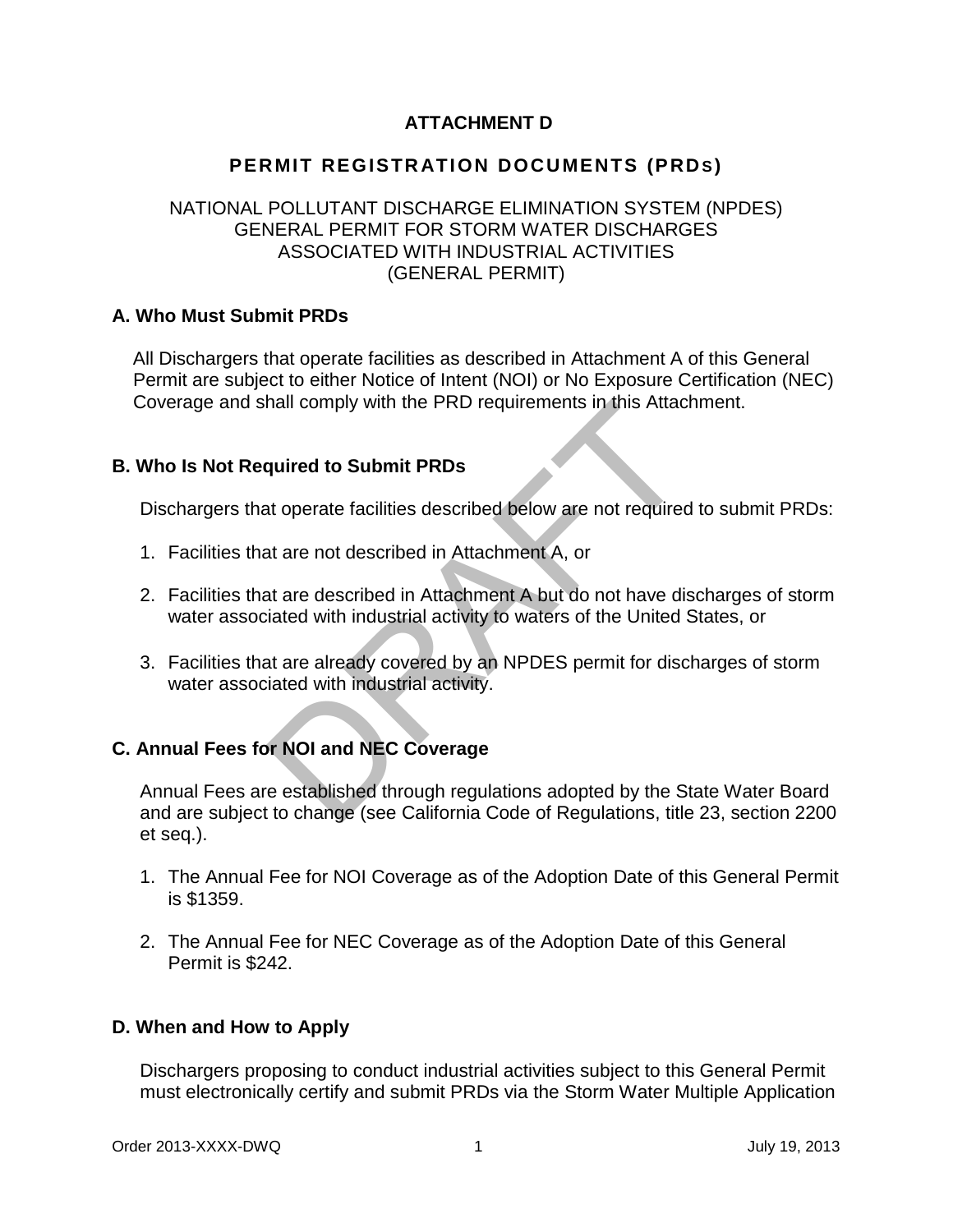Reporting and Tracking System (SMARTS)<sup>[1](#page-1-0)</sup> no less than seven (7) days prior to the commencement of industrial activity. Existing Dischargers must submit PRDs by January 1, 2015.

### **E. PRD Requirements for NOI Coverage**

- 1. Notice of Intent (NOI) and Signed Electronic Authorization Form
- 2. Site Map (Section X.E of this General Permit)
- 3. Storm Water Pollution Prevention Plan (see Section X of this General Permit)

## **F. Description of PRDs for NOI Coverage**

- 1. The Notice of Intent (NOI) requires the following information:
	- a. Operator/Owner Information

r Pollution Prevention Plan (see Section X of this G.<br>
PRDs for NOI Coverage<br>
of Intent (NOI) requires the following information:<br>
r/Owner Information<br>
r/Owner Company or Organization Name<br>
First Name<br>
Last Name<br>
ddress<br>
L Operator/Owner Company or Organization Name Contact First Name Contact Last Name Title Street Address Address Line 2 City/State/Zip Phone Ex (999-999-9999) E-mail (abc@xyz.com) Federal Tax ID

b. Facility Information

Facility Name WDID Number (if applicable) Contact First Name Contact Last Name **Title** Street Address Address Line 2 **City County** 

l

<span id="page-1-0"></span> $1$  The State Water Board has developed the SMARTS online database system to handle registration and reporting under this General Permit. More information regarding SMARTS and access to the database is available online at [<https://smarts.waterboards.ca.gov>](https://smarts.waterboards.ca.gov/). [as of June 26, 2013].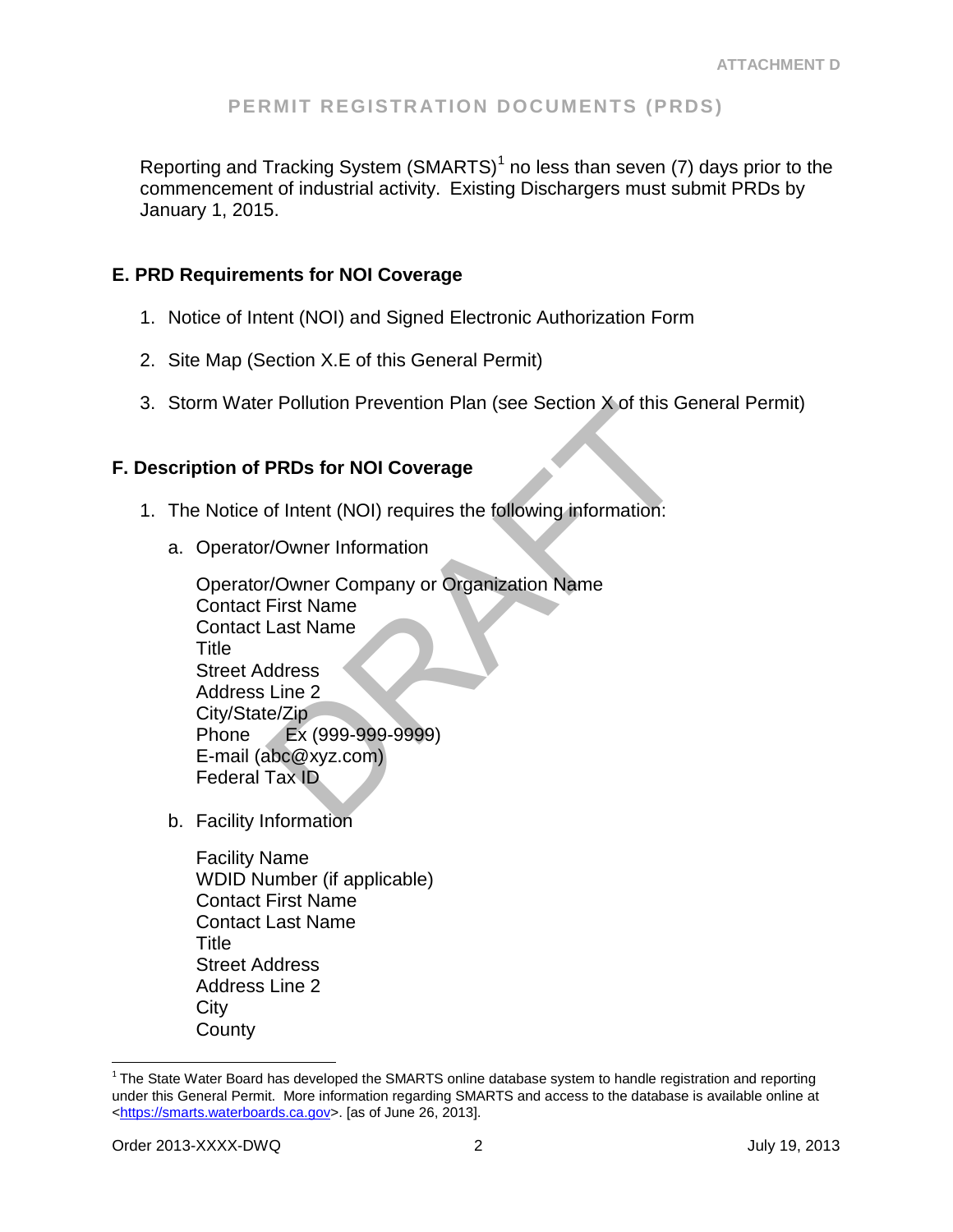DRAFT Phone Ex (999-999-9999) Emergency Phone Ex (999-999-9999) E-mail (abc@xyz.com) State/Zip CA Total Site Size (Acres) Latitude (Decimal degrees only, minimum 5 significant digits, Ex 99.99999) Longitude (Decimal degrees only, minimum 5 significant digits, Ex 99.99999) Percent of Site Imperviousness % Primary SIC Code Secondary SIC Code Tertiary SIC Code Regional Water Board

c. Billing Information

| <b>Billing Name</b>       |                   |
|---------------------------|-------------------|
| <b>Contact First Name</b> |                   |
| <b>Contact Last Name</b>  |                   |
| Title                     |                   |
| <b>Street Address</b>     |                   |
| <b>Address Line 2</b>     |                   |
| City/State/Zip            |                   |
| Phone                     | Ex (999-999-9999) |
| E-mail                    | (abc@xyz.com)     |

d. Receiving Water Information

Does your facility's storm water flow directly or indirectly into waters of the US such as river, lake, ocean, etc. (check box for directly or indirectly)

- i. Indirectly to waters of the US
- ii. Storm drain system Enter owner's name:
- iii. Directly to waters of the US (e.g., river, lake, creek, stream, bay, ocean, etc.)
- iv. Name of the receiving water:
- 2. The Site Map(s) shall include the following Information:
	- a. The facility boundary
	- b. Storm water drainage areas within the facility boundary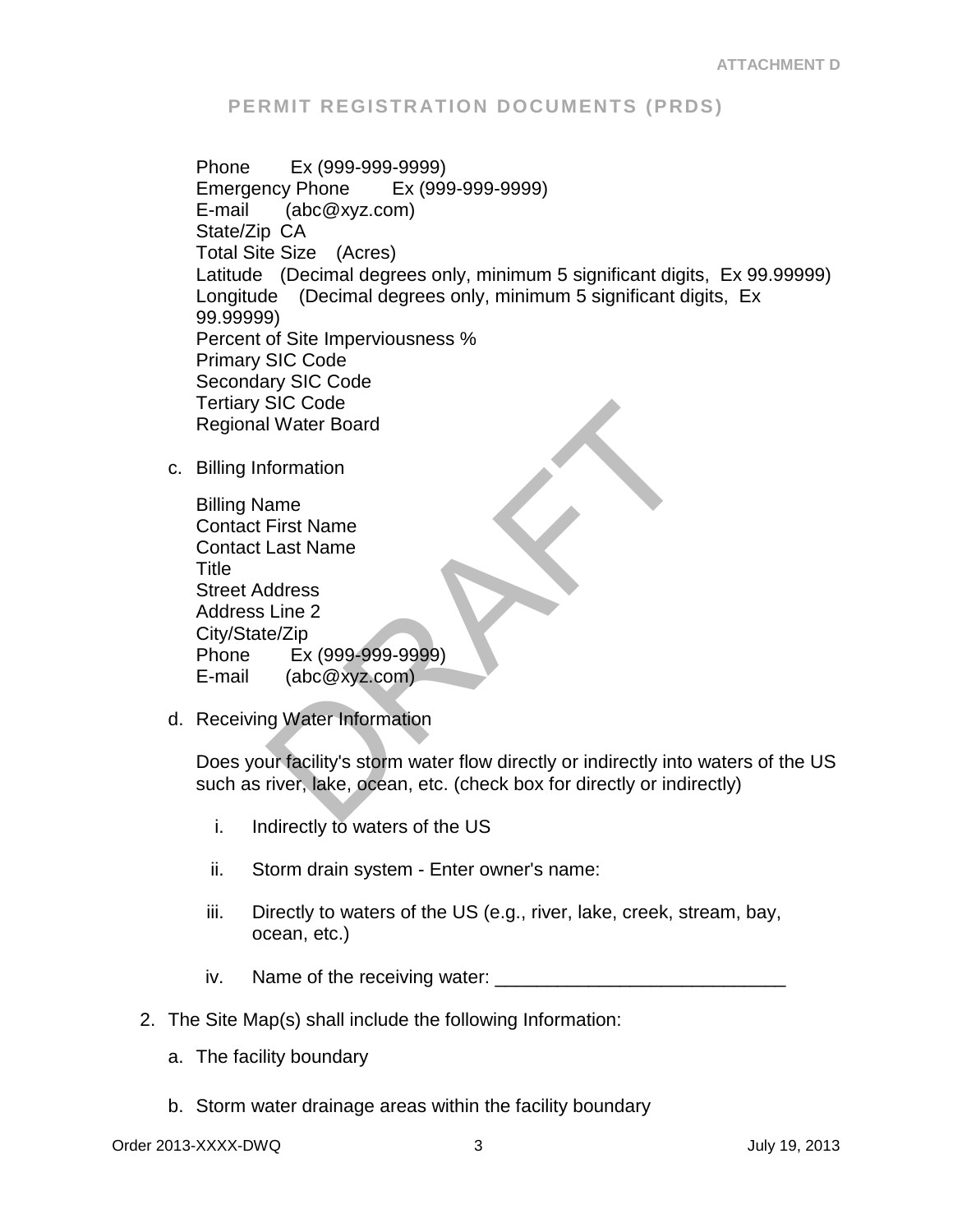- c. Portions of any drainage area impacted by discharges from surrounding areas and flow direction of each drainage area
- d. On-facility surface water bodies
- e. Areas of soil erosion
- f. Location(s) of nearby water bodies (such as rivers, lakes, wetlands, etc.)
- (s) of municipal storm drain inlets that may receive<br>I storm water discharges and authorized Non-Storm<br>ges (NSWDs)<br>is of storm water collection and conveyance system<br>idischarge, and direction of flow<br>ctural control measure g. Location(s) of municipal storm drain inlets that may receive the facility's industrial storm water discharges and authorized Non-Storm Water Discharges (NSWDs)
- h. Locations of storm water collection and conveyance systems and associated points of discharge, and direction of flow
- i. Any structural control measures (that affect industrial storm water discharges, authorized NSWDs, and run-on)
- j. All impervious areas of the facility, including paved areas, buildings, covered storage areas, or other roofed structures
- k. Locations where materials are directly exposed to precipitation and the locations where significant spills or leaks identified (Section X.G.1.d of this General Permit) have occurred
- l. Areas of industrial activity subject to this General Permit
- m. All storage areas and storage tanks
- n. Shipping and receiving areas
- o. Fueling areas
- p. Vehicle and equipment storage/maintenance areas
- q. Material handling and processing areas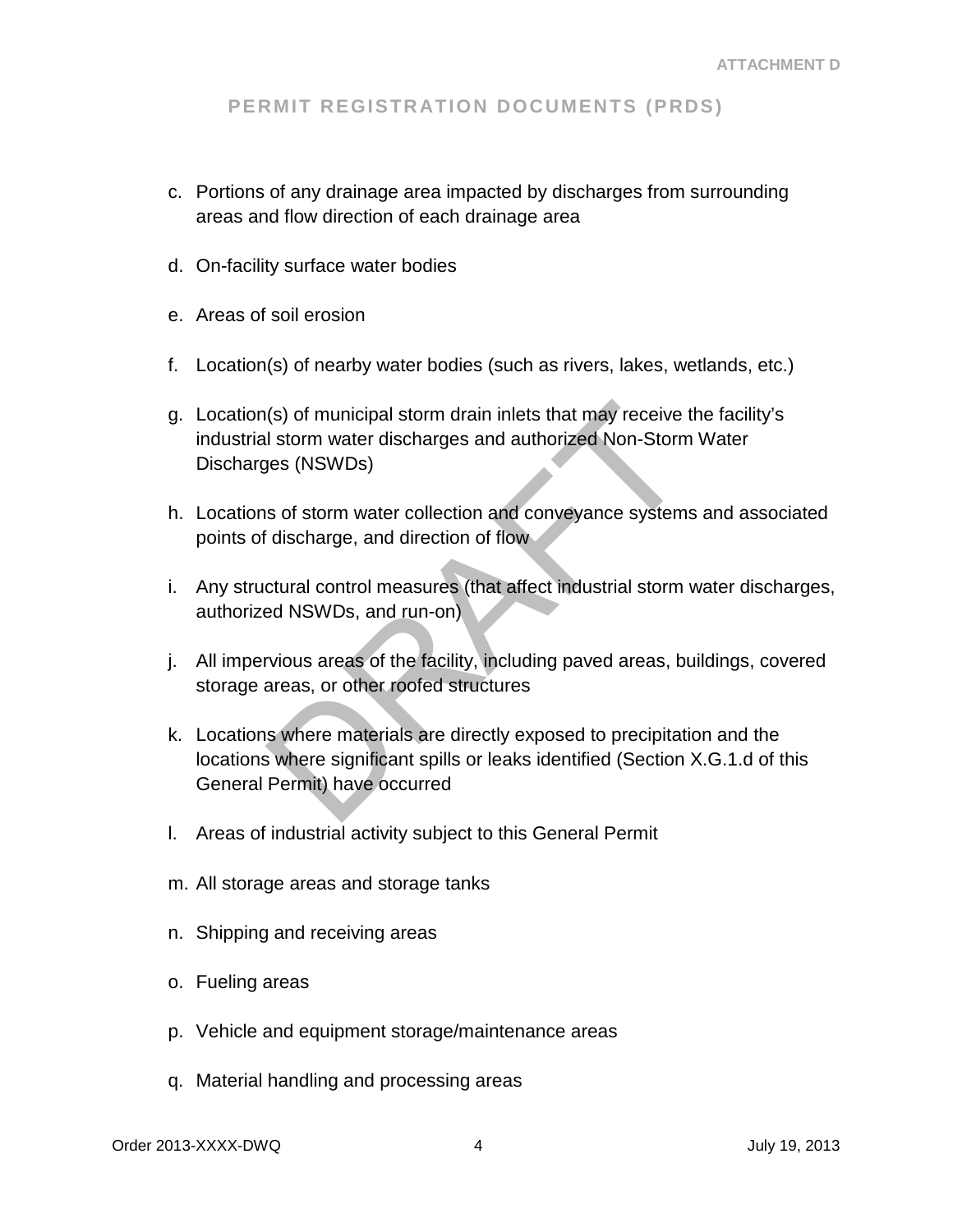- r. Waste treatment and disposal areas
- s. Dust or particulate generating areas
- t. Cleaning and material reuse areas
- u. Any other areas of industrial activity which may have potential pollutant sources.
- 3. The Storm Water Pollution Prevention Plan (SWPPP) must be prepared in accordance with Section X of this General Permit
- with Section X of this General Permit<br>
Fication by the Discharger that all PRDs submitted a<br>
lectronic Authorization Form (Signed by any user at<br>
data electronically)<br>
lents for NEC Coverage<br>
e Certification and Signed Ele 4. A NOI Certification by the Discharger that all PRDs submitted are correct and true
- 5. SMARTS Electronic Authorization Form (Signed by any user authorized to certify and submit data electronically)

## **G. PRD Requirements for NEC Coverage**

- 1. No Exposure Certification and Signed Electronic Authorization Form
- 2. No Exposure Certification Checklist Consistent with Requirements in Section XVII.F.2 of this General Permit
- 3. Current Site Map Consistent with Requirements in Section X.E of this General Permit

## **H. Description of PRDs for NEC Coverage**

- 1. The No Exposure Certification requires the following information:
	- a. Operator/Owner Information

Operator/Owner Name Contact First Name Contact Last Name **Title** Street Address Address Line 2 City/State/Zip Phone Ex (999-999-9999)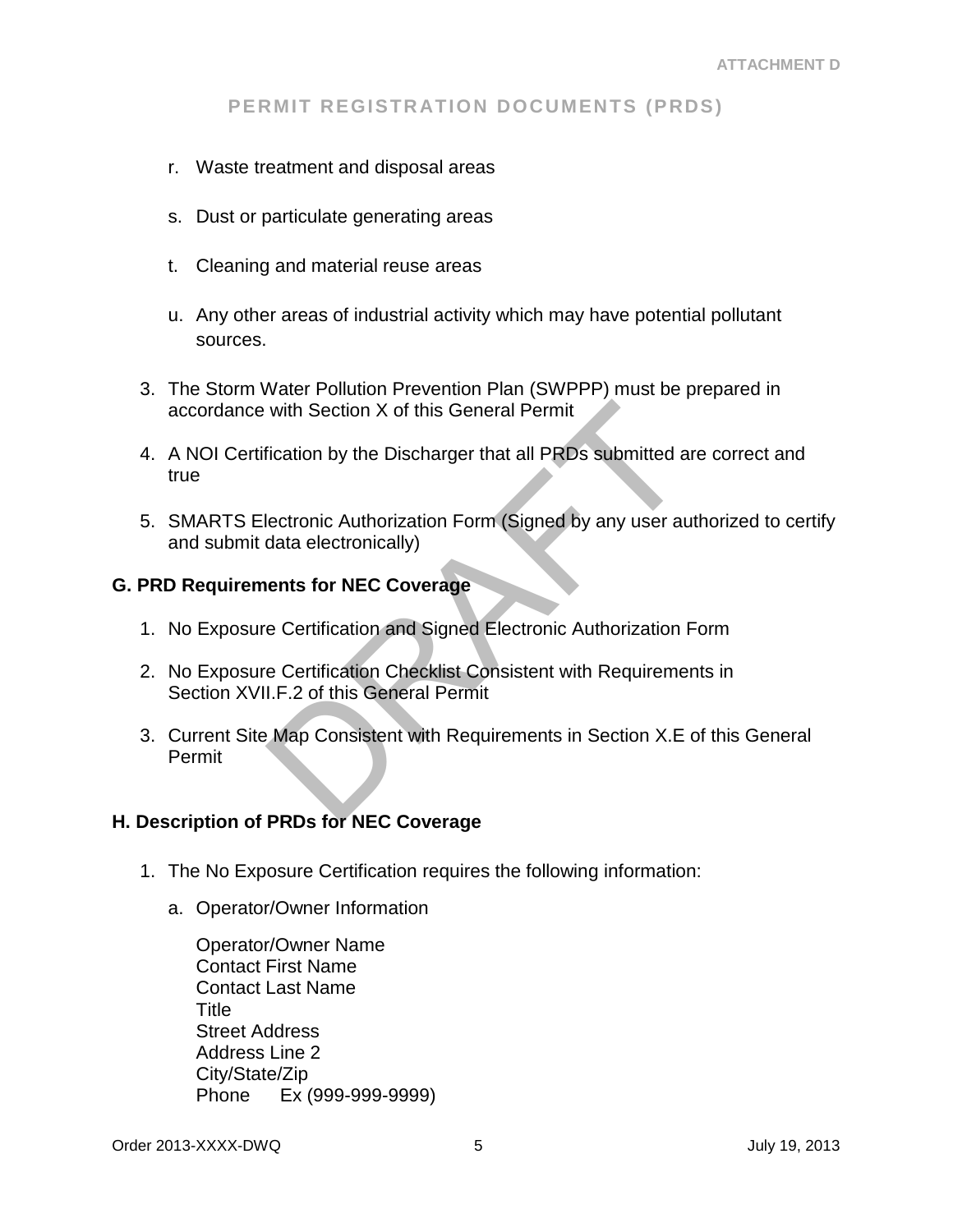E-mail (abc@xyz.com) Federal Tax ID

b. Facility Information

| <b>Facility Name</b><br><b>Contact First Name</b><br><b>Contact Last Name</b><br>Title<br><b>Street Address</b><br><b>Address Line 2</b><br>City<br>County<br>Phone<br>Ex (999-999-9999)<br>Emergency Phone Ex (999-999-9999)<br>E-mail (abc@xyz.com)<br>State/Zip CA<br>Total Site Size (Acres)<br>Latitude (Decimal degrees only, minimum 5 significant digits, Ex 99.99999)<br>Longitude (Decimal degrees only, minimum 5 significant digits, Ex 99.99999)<br>Percent of Site Imperviousness (%)<br><b>Primary SIC Code</b><br><b>Secondary SIC Code</b><br>Tertiary SIC Code |
|----------------------------------------------------------------------------------------------------------------------------------------------------------------------------------------------------------------------------------------------------------------------------------------------------------------------------------------------------------------------------------------------------------------------------------------------------------------------------------------------------------------------------------------------------------------------------------|
| <b>Regional Water Board</b>                                                                                                                                                                                                                                                                                                                                                                                                                                                                                                                                                      |
| c. Billing Information                                                                                                                                                                                                                                                                                                                                                                                                                                                                                                                                                           |
| Billing Name (if different than Operator/Owner)<br><b>Contact First Name</b><br><b>Contact Last Name</b><br>∟Titl                                                                                                                                                                                                                                                                                                                                                                                                                                                                |

Billing Name (if different than Operator/Owner) Contact First Name Contact Last Name **Title** Street Address Address Line 2 City/State/Zip Phone E.g. (999-999-9999)<br>E-mail (e.g. abc@xvz.com)  $(e.g. abc@xyz.com)$ 

- d. SMARTS Electronic Authorization Form Signed by any user authorized to certify and submit data electronically
- e. Certification by the Discharger that all PRDs submitted are correct and true and that the conditions of no-exposure have been met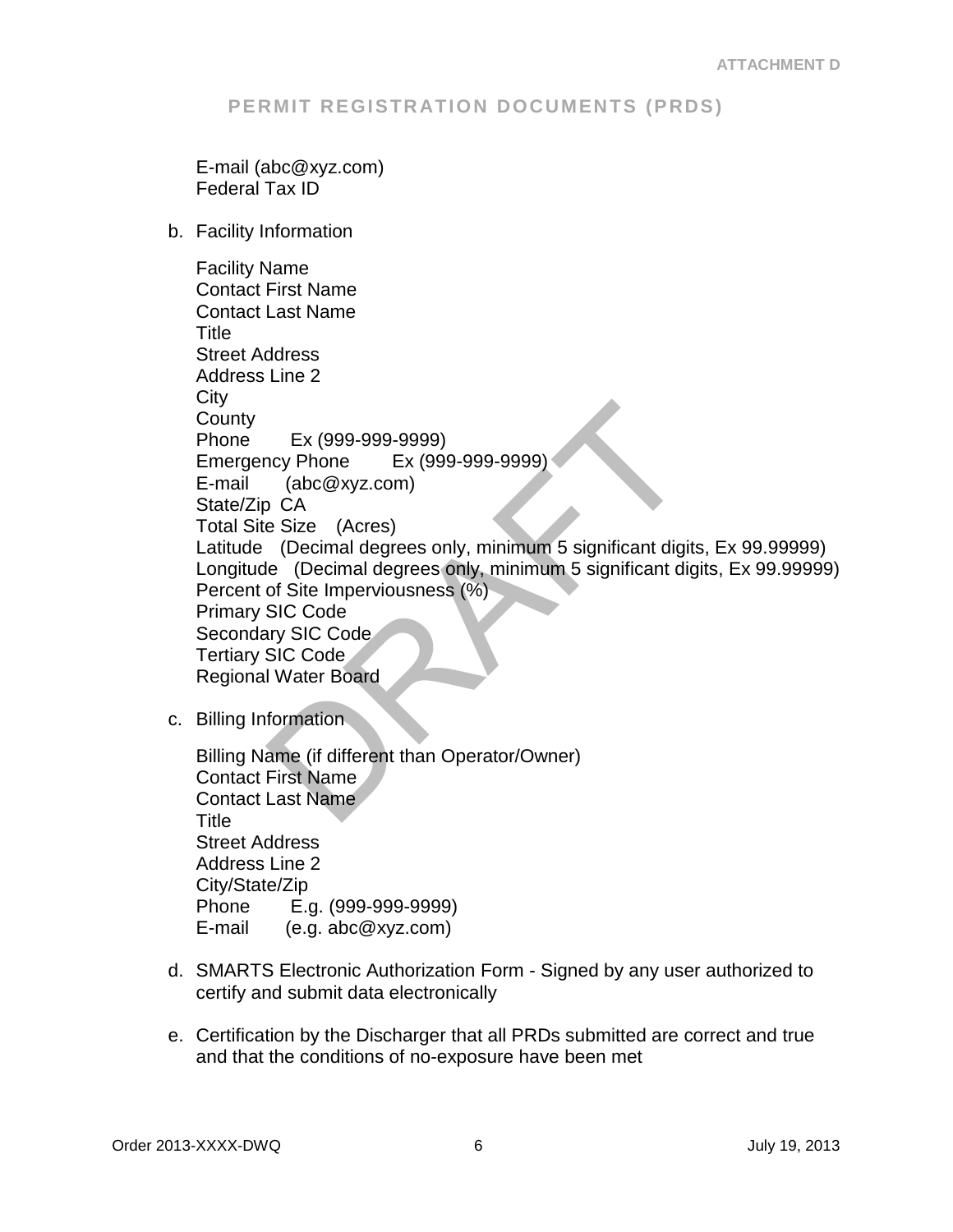- 2. The NEC Checklist (Section XVII.E.2 of this General Permit) must be prepared to demonstrate that, based upon a facility inspection and evaluation, none of the following industrial materials or activities are, or will be in the foreseeable future, exposed to precipitation.
	- a. Activities such as using, storing, or cleaning industrial machinery or equipment, and areas with materials or residuals from these activities
	- b. Materials or residuals on the ground or in storm water inlets from spills/leaks
	- c. Materials or products from past industrial activity
	- d. Material handling equipment (except adequately maintained vehicles)
	- e. Materials or products during loading/unloading or transporting activities
	- f. Materials or products stored outdoors (except final products intended for outside use, e.g., new cars, where exposure to storm water does not result in the discharge of pollutants)
	- g. Materials contained in open, deteriorated or leaking storage drums, barrels, tanks, and similar containers
	- h. Materials or products handled/stored on roads or railways owned or maintained by the Discharger
	- handling equipment (except adequately maintained<br>s or products during loading/unloading or transportir<br>s or products stored outdoors (except final products<br>use, e.g., new cars, where exposure to storm water<br>narge of pollut i. Waste material (except waste in covered, non-leaking containers, e.g., dumpsters). Application or disposal of processed wastewater (unless already covered by an NPDES permit)
	- j. Particulate matter or visible deposits of residuals from roof stacks/vents evident in the storm water outflow
- 3. The Site Map(s) shall include the following information (see Section X.E of this General Permit):
	- a. The facility boundary
	- b. Storm water drainage areas within the facility boundary
	- c. Portions of any drainage area impacted by discharges from surrounding areas and flow direction of each drainage area
	- d. On-facility surface water bodies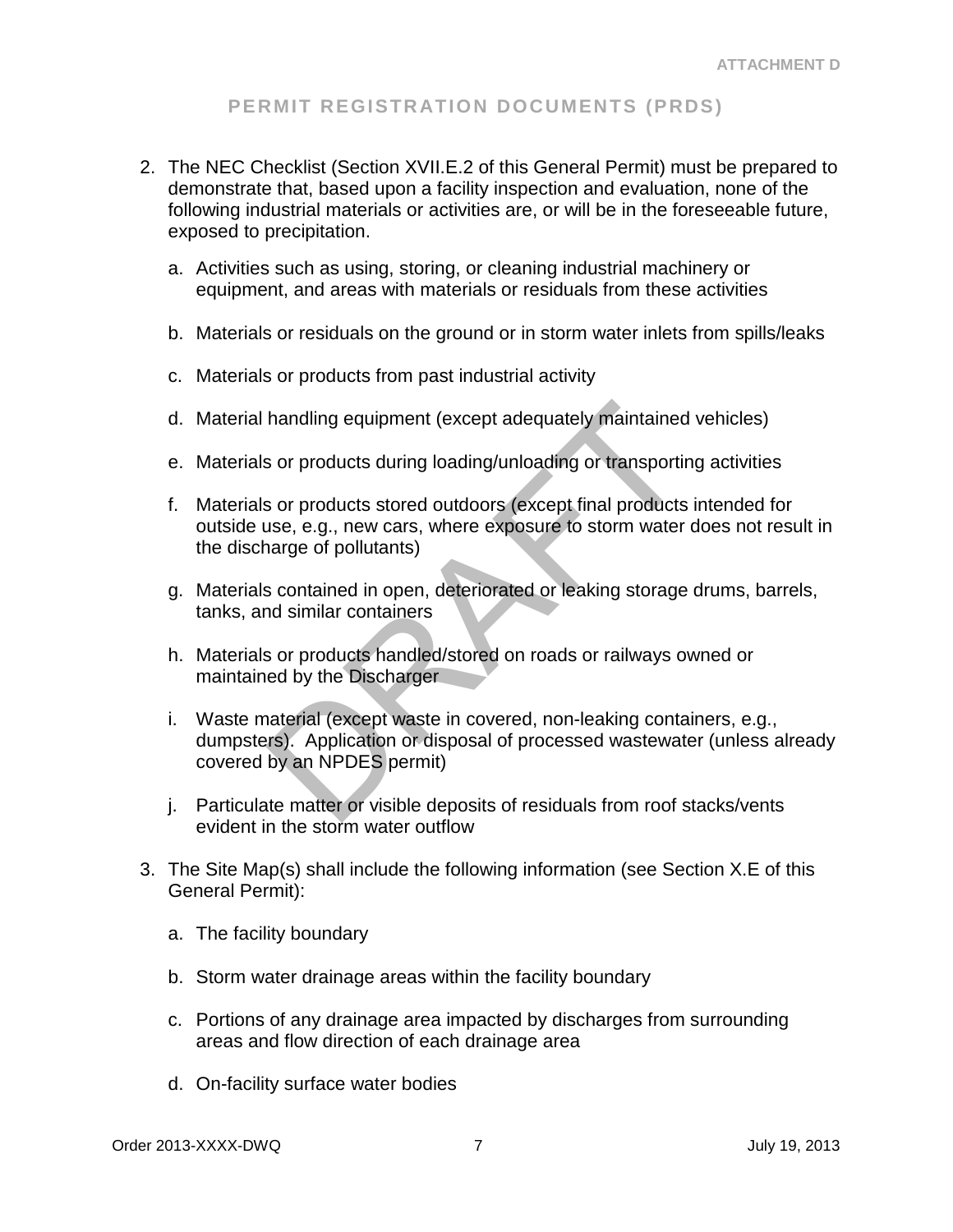- e. Areas of soil erosion
- f. Location(s) of nearby water bodies (such as rivers, lakes, wetlands, etc.)
- g. Location(s) of municipal storm drain inlets that may receive the facility's industrial storm water discharges and authorized NSWDs
- h. Locations of storm water collection and conveyance systems and associated points of discharge, and direction of flow
- i. Any structural control measures (that affect industrial storm water discharges, authorized NSWDs, and run-on)
- j. All impervious areas of the facility, including paved areas, buildings, covered storage areas, or other roofed structures
- ed NSWDs, and run-on)<br>prious areas of the facility, including paved areas, but<br>areas, or other roofed structures<br>is where materials are directly exposed to precipitati<br>is where significant spills or leaks identified (Secti k. Locations where materials are directly exposed to precipitation and the locations where significant spills or leaks identified (Section X.G.1.d of this General Permit) have occurred
- l. Areas of industrial activity subject to this General Permit
- m. All storage areas and storage tanks
- n. Shipping and receiving areas
- o. Fueling areas
- p. Vehicle and equipment storage/maintenance areas
- q. Material handling and processing areas
- r. Waste treatment and disposal areas
- s. Dust or particulate generating areas
- t. Cleaning and material reuse areas
- u. Any other areas of industrial activity which may have potential pollutant sources